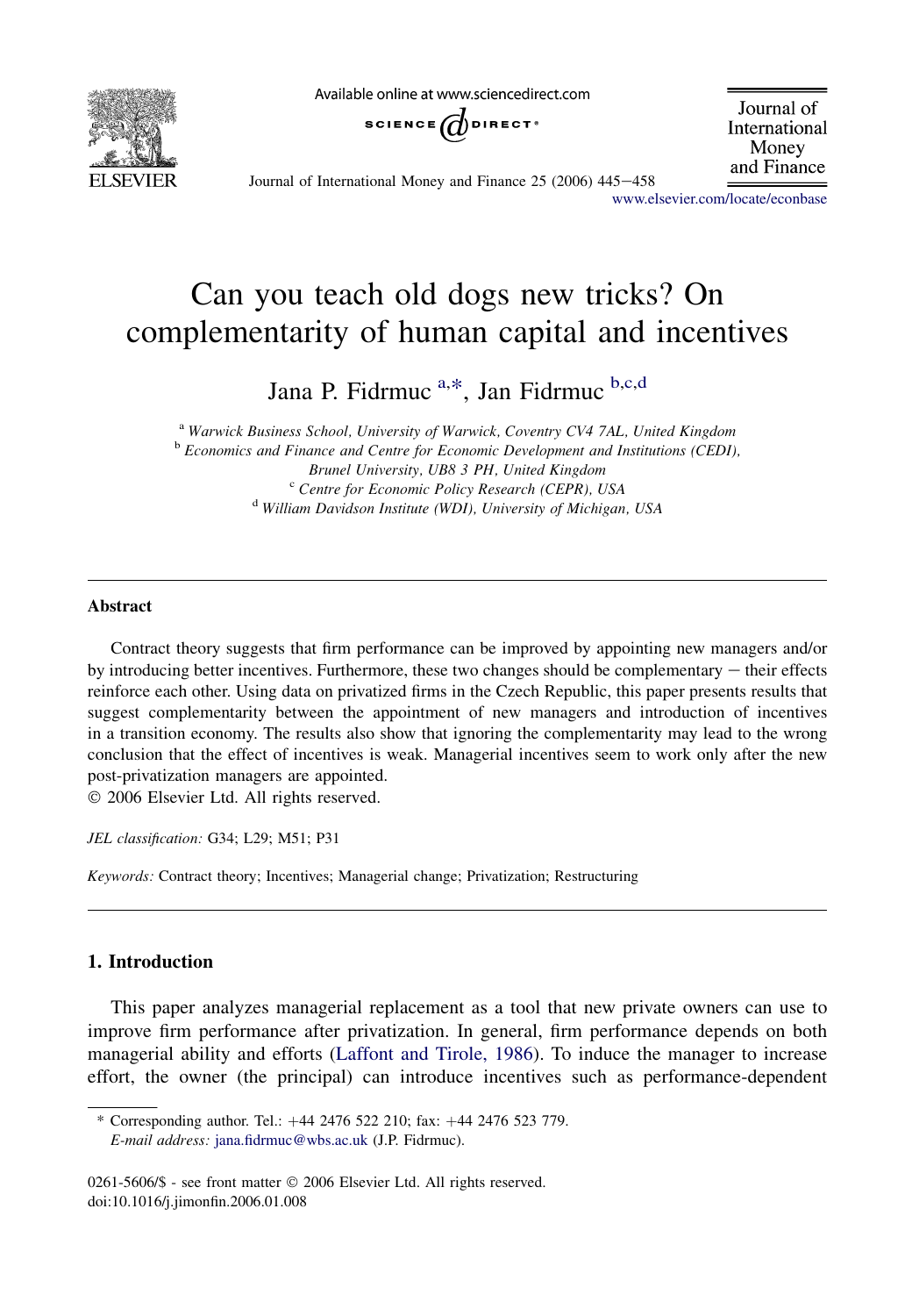pay/bonuses, promotion/reappointment if performance is good and demotion/dismissal if it is bad. Thus, theory predicts that firm performance can be improved in two ways: by appointment of more capable managers or by introduction of stronger incentives. However, [McAfee and McMillan \(1987\)](#page--1-0) argue that these two instruments are in fact complementary so that new managers and better incentives reinforce each other. The complementarity of human capital and incentives plays an especially important role during the post-communist transition:

''Reforms are interlinked. The various incentive mechanisms that constitute a market system can complement or substitute for each other. *.* [S]tronger incentives and better managers are complementary changes. They might be so complementary that neither change would be effective by itself. Some managers might be so inadequate as to be unable to respond to new incentives, no matter how well designed. Good managers might not work well under badly structured incentives. If so, restructuring is effective only if both changes  $-$  new managers and new incentives  $-$  are introduced together." ([Mc-](#page--1-0)[Millan, 1997](#page--1-0), pp. 210 and 215)

Managerial incompetence and lack of motivation constitute two important sources of inefficiency of state firms in a planned economy. Thus, firm restructuring should focus both on the introduction of stronger incentives and on appointment of competent managers ([McMillan,](#page--1-0) [1997; Roland, 2000\)](#page--1-0). But which one of the two should receive priority? So far, empirical evidence on restructuring in transition is predominantly in favor of the view that the new human capital is more important than incentives.<sup>1</sup> Often, introduction of new managers is associated with better firm performance whereas the evidence for incentives is weak. However, failure to account for the complementarity between human capital and incentives may lead to misleading conclusion that better incentives do not work and that the appointment of new managers is more important.

Our paper sheds some new light on the relative roles of human capital and incentives and interactions between them in firm restructuring. Compared to the previous literature,<sup>2</sup> we employ an approach often used in the finance literature that examines the sensitivity of managerial change to past firm performance (see, for example, Denis and Denis,  $1995$ ).<sup>3</sup> This methodology addresses the impact of negative incentives embodied in high sensitivity of managerial change to poor past performance. We find that the negative managerial incentives start working only after the incumbent pre-privatization manager has been replaced by a new, presumably more competent manager. In particular, our analysis shows that the first postprivatization managerial change is not sensitive to poor past performance. In contrast, poor past performance significantly increases the probability of manager's dismissal for the second and subsequent changes of the top manager (in firms where the new private owners had already introduced a new manager). This indicates that the new incentives kick in only after the first post-privatization managerial change, which suggests that human capital and incentives are indeed complementary.

<sup>&</sup>lt;sup>1</sup> See, for example, [Barberis et al. \(1996\), Claessens and Djankov \(1999\), Djankov and Murrell \(2002\), Warzynski](#page--1-0) [\(2003\)](#page--1-0) and [Fidrmuc and Fidrmuc \(2004\)](#page--1-0).<br><sup>2</sup> [Claessens and Djankov \(1999\)](#page--1-0) and [Groves et al. \(1995\)](#page--1-0), for example, explore the impact of managerial changes on

future firm performance.

<sup>3</sup> Other papers include, for example, [Weisbach \(1988\)](#page--1-0) and [Warner et al. \(1988\);](#page--1-0) for a review of empirical papers see [Hermalin and Weisbach \(2003\)](#page--1-0) and [John and Senbet \(1998\).](#page--1-0)